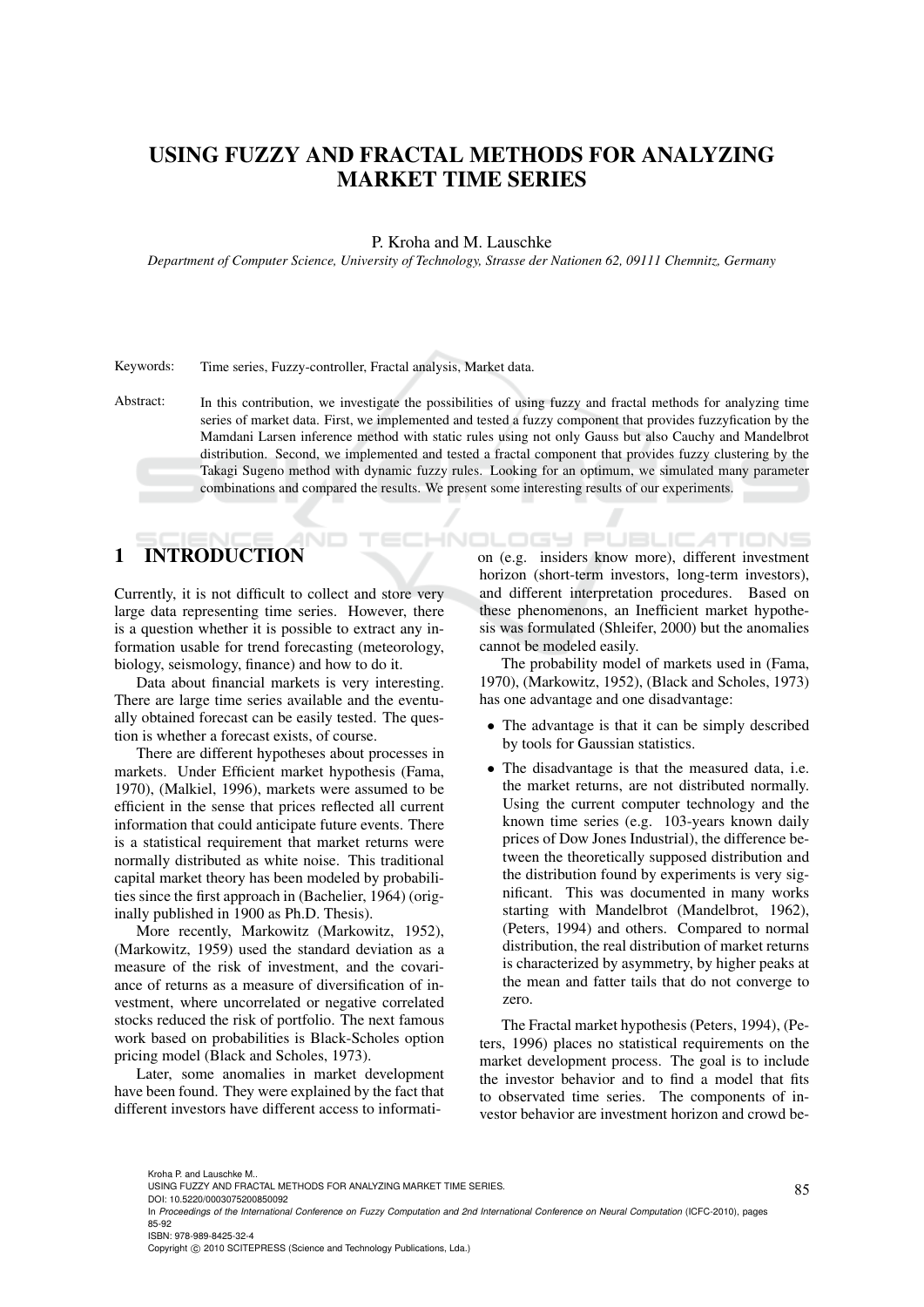havior. Investors have different horizons of investment. Hence, they have different strategies for buying and selling. Further, there are panics and stampedes caused by the known crowd behavior of investors. It has been found that markets have a memory and their behavior is not characterized by white noise (no memory) as suggested in (Fama, 1970) but by black noise (Peters, 1994).

All investors are interested in the prediction of market movements. Short-term investors follow technical analysis, long-term investors follow fundamental analysis. Often a combination of both approaches will be used.

Theoretically, market movements cannot be predicted succesfully as both efficient market theory and fractal market theory say. But there is not only local noise. Also, non-regular and non-periodic global deterministic movements called "trends" are present. It is very probably not predictable when they start and how long they take. Investors try to estimate the trend begin and the trend end and use loss-limiting strategies that control buying and selling stocks.

So, the goal of such a strategy is to indicate that a trend started, resp. finished and generate a corresponding buy signal, resp. a sell signal, in such a way that the gain is greater than the loss in the investment horizon. To simplify the problem, we do not discuss problems of taxes, problems of money management, problems of hedging and other more complex strategies that are used by traders and investors.

The motivation of our project is to build controllers based on fuzzy and fractal technology and test, what can be gained with fuzzy and fractal strategies compared to the often used strategies based on technical indicators of technical analysis.

Our original approach is that we implemented and tested not only Gauss but also Cauchy and Mandelbrot distributions in our fuzzy component. The published fuzzy-controllers discussed in Section 2 (Related work) use Gaussian distribution of price deviations even though it is known that the Gaussian normal distribution does not fit to the reality very well. We compared the results and found that the Cauchy distribution is more efficient than the others.

Further, we implemented and tested a fractal component using fuzzy clustering and the Takagi Sugeno method of dynamic fuzzy rules. This method brings the best results. All methods were tested on daily prices of 100 stocks of NASDAQ100 (see Section 9 for more details).

The rest of the paper is organized as follows. In Section 2, we discuss related work. In Section 3, we introduce the developed system. In Sections 4, 5, and 6, its components are described. The synthesis of

the components is discussed in Section 7. The goals of our investigation are explicitly stated in Section 8. Section 9 describes the implementation, experiments, and results. In the last section we conclude.

### 2 RELATED WORK

The idea that the market returns are not normally distributed is not new. It has been published in (Mandelbrot, 1962). In (Dourra and Siy, 2002), a system using the Mamdani Larsen fuzzy inference method is described but with the Gaussian distribution in background. In (Castillo and Melin, 2002), a system using the Takagi Sugeno inference method was used to calculate the fractal dimension of a time series. We extended this approach using the Hurst exponent and correlation quotient. In (Raimondi et al., 2007), a system with technical indicators and lately a fuzzy system (using triangular membership function) with static fuzzy rules is described. This system was tested with data from January, 1st, 2000 to July, 7th, 2006 and documented that the fuzzy system performed better than the system using technical indicators.

### 3 THE SYSTEM DEVELOPED

The main components of our system and their features:

- Technical indicator component (used MA, TBI, MACD, MAcut, dTD),
- fuzzy-control component (ROC, stochastic indicator, and support/resistence indicator are used to get input data for fuzzy component),
	- Static fuzzy rules, Mamdani Larsen fuzzy inference, Defuzzyfication.
- Fractal analysis component using additional input data (fractal dimension, Hurst exponent, correlation, trend)

Fuzzy clustering and dynamic fuzzy rules (Takagi Sugeno inference method), Interpretation of the result.

- 
- Decision strategies,
- Synthesis of results.

These parts will be discussed in the next sections.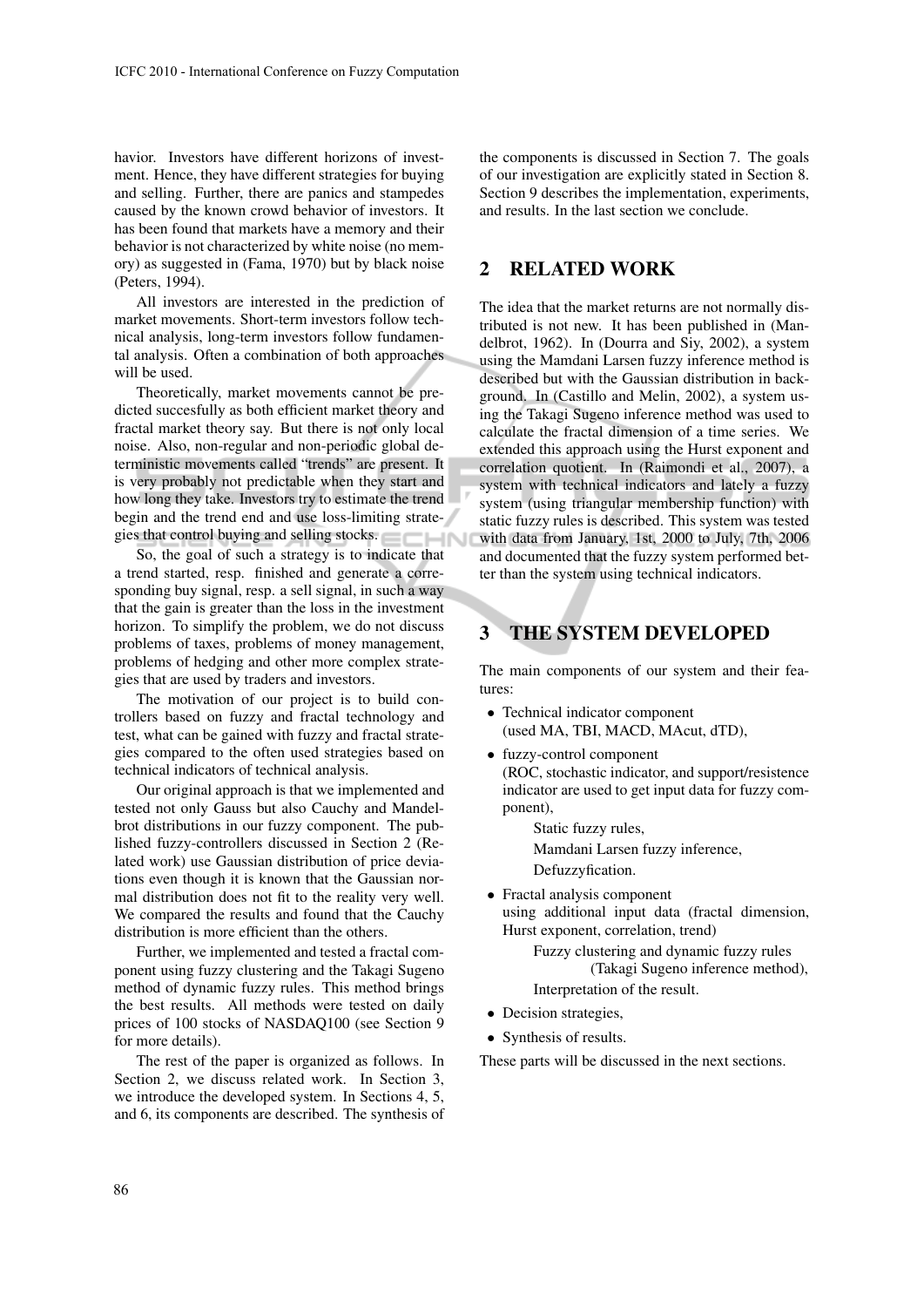

Figure 1: The system architecture and dataflow.

### 4 TECHNICAL INDICATORS **COMPONENT**

Technical analysis is based on a study of patterns on charts, as well as price trends, as well as support and resistence levels at which rising or falling trends may be halted or reversed. The main idea is that all information necessary to forecast the market is stored in the existing time series. Some technical indicators have been defined to indicate a trend's begin, its end, and its strength. Most short-term investors use technical analysis because it reflects the current investors' behavior. The effectivity of technical indicators has been investigated by (Hellstroem and Holmstroem, 1997b), (Hellstroem and Holmstroem, 1997a).

We have used it for two purposes:

- First, to get input parameters for the fuzzy control component (technical indicators (Kirkpatrick and Dahlquist, 2006) used: rate of change indicator, stochastic indicator, and Support/resistance indicator)—see Section 5.
- Second, to get input parameters for the technical indicator component (technical indicator used: MA, TBI, MACD, MAcut, dTD)—see Section 9.2. We normalized the used technical parameters into the interval [0..1].

### 5 FUZZY COMPONENT

Fuzzyfication provides the transformation of numeric input data (sharp data) into fuzzy data (unsharp data). Values of technical indicators such as rate of change indicator, stochastic indicator, and Support/resistance indicator have been used as input data.

### 5.1 Technical Indicators as Input for the Fuzzy Component

In this component, technical indicators will be computed to be used as basics of input data for the fuzzy component.



Rate of Change (ROC). This indicator describes the absolute difference between the the current stock price and the price *n* days ago:

**All Control** 

$$
sp = last closing stock price
$$
  

$$
ROC = sp(today) - sp(today - ndays)
$$

- Stochastic Indicator. The main idea behind stochastic indicator is that rising price tends to close near its previous highs, and falling price tends to close near its previous lows (definitions are given below). K - D stochastic indicatr was introduced by Lane (Lane, 1984). Usually, indicator  $K(nT)$  (denoted often as  $\%K$  - fast line) und  $D(nT)$  (denoted often as %D - slow line) are used. We computed two values for time interval *n*, where
	- $sp =$  last closing stock price
	- the lowest price
	- $hp =$  the highest price

$$
ap = \text{average price of m days}
$$

$$
K(nT) = \frac{sp(today) - lp}{hp - lp} * 100
$$
  

$$
D(nT) = \sum_{i=n-3}^{n} \frac{K(iT)}{3}; n \ge 3
$$

Low resp. high price means here the lowest resp. the highest stock price in the given time interval. The lag of 3 days used in  $D(nT)$  is a value recommended by traders. Very probably, it represents an experience that price changes older that 3 days have a very small influence.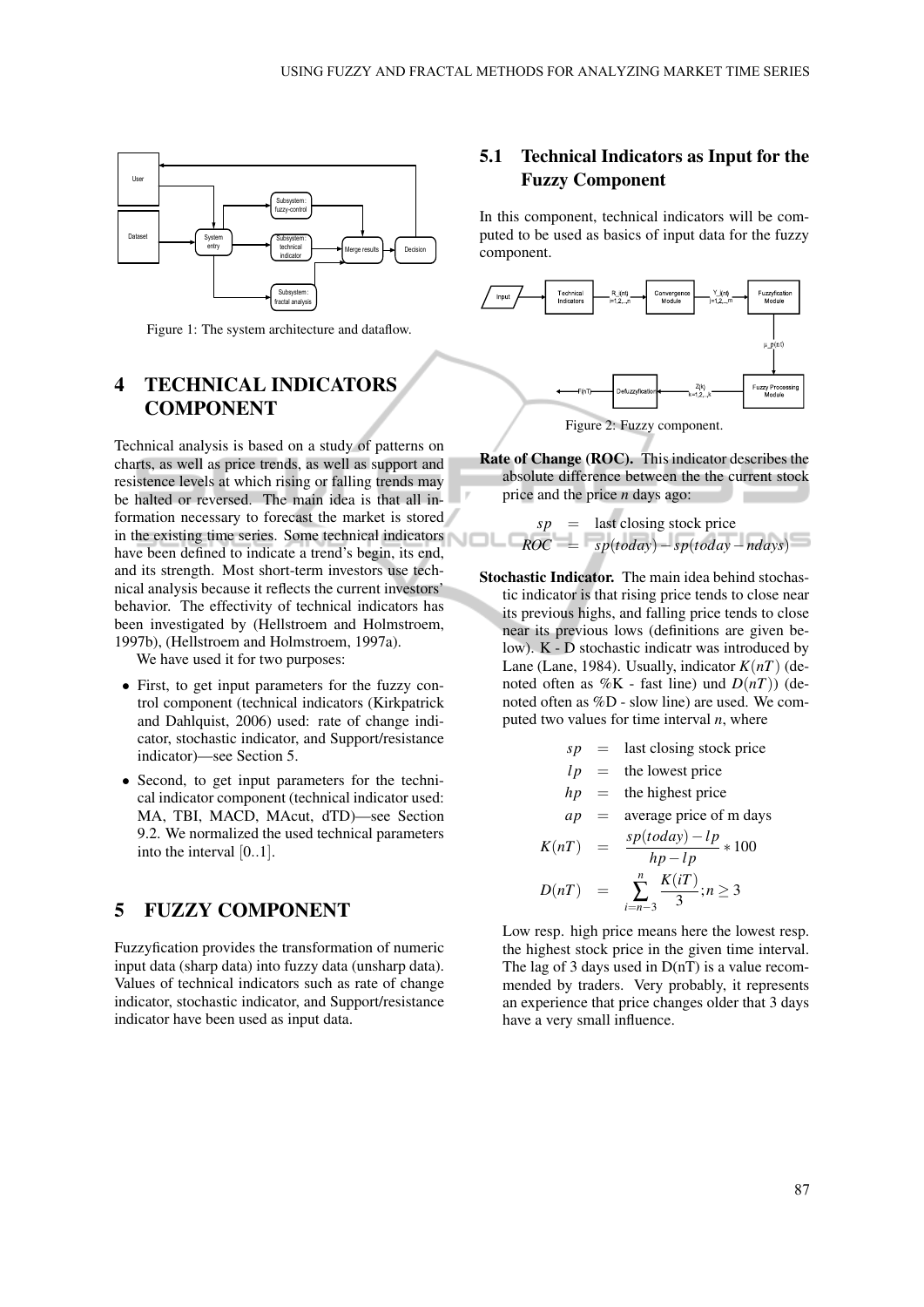#### Support/Resistance Indicator.

$$
sl = \text{Support level}
$$
\n
$$
rl = \text{Resistance level}
$$
\n
$$
sl = Avg(nT) - 2 * \sigma(nT),
$$
\n
$$
rl = Avg(nT) + 2 * \sigma(nT),
$$
\nwhere\n
$$
\sigma(nT) = \sqrt{\frac{\sum_{i=n-m}^{n} (sp(day_i) - Avg(day_i))^2}{m}}
$$
\n
$$
Avg(nT) = \text{ap}
$$
\n
$$
= \frac{\sum_{i=n-m}^{n} sp(day_i)}{m}
$$

,

×

Ñ

### 5.2 Convergence Module: More Input Parameters

In this component, the indicators mentioned above are used to generate more parameters. We used the following equations from (Dourra and Siy, 2002):

*m*

$$
Y_{ROC}(nT) = \frac{R(nT) - R((n-30)T)}{R((n-30)T)},
$$
  
\n $n \ge 30,$   
\n $Y_{d(ROC)}(nT) = Y_{ROC}((n-2)T) - Y_{ROC}(nT),$   
\n $n \ge 2,$   
\n $Y_D(nT) = D(nT),$   
\n $Y_K(nT) = K(nT),$   
\n $Y_{D-K}(nT) = Y_D(nT) - Y_K(nT),$   
\n $Y_{Res}(nT) = Ay(nT) + 2 * \sigma(nT) - R(nT),$   
\n $n \ge 30,$   
\n $Y_{Sup}(nT) = R(nT) - (Avg(nT) + 2 * \sigma(nT)),$   
\n $n \ge 30,$   
\n $Y_{Avg}(nT) = R(nT) - Avg(nT), n \ge 30,$ 

 $R(nT)$  is the stock price on the n-th day,  $D(nT)$  und  $K(nT)$  are indicators defined above and  $Avg(nT)$  is the average stock price during the observation time interval.

### 5.3 Fuzzyfication, Fuzzy Processing, and Defuzzyfication

This part of our system generates forecast using the Mamdani Larsen inference method. The membership functions and rules are implemented as being static. The indicators described above have been used as input parameters in a similar way as in (Dourra and Siy, 2002). We used 11 fuzzy rules for fuzzyfication and the Gaussian bell function (in the first approach - the imp rovement is given in Section 9.1) as the membership function ( $SUP = 100$  und  $INF = 0$ ). The output membership function is shown in Fig. 3.





The output membership function is sent to the defuzzyfication module. We used the center-of-area method producing a value in the interval [0..100].

## 6 FRACTAL ANALYSIS **COMPONENT**

This component uses stock prices as input data. In the part Fractal data calculation (see Fig. 4), the following data will be computed:

- Box dimension and fractal dimension,
- Hurst exponent,
- Correlation,
- Trend in interval.





The fractal dimension of the time series is a real number of the interval [1;2] which can be seen as a metric measuring how much the time series is jagged. A value near 1 means that there is a trend similar to a line, a value near 2 means that there are very many positive or negative changes in the interval. To measure the fractal dimension, a box covering method is used. The graph of the time series has to be covered by a set of smallest quadratic nonoverlapping boxes of the same size. The fractal dimension (exact: the fractal capacity dimension) is the number of such boxes that contain at least one point of the object (Castillo and Melin, 2002). Then, we can calculate the fractal dimension using the following formula: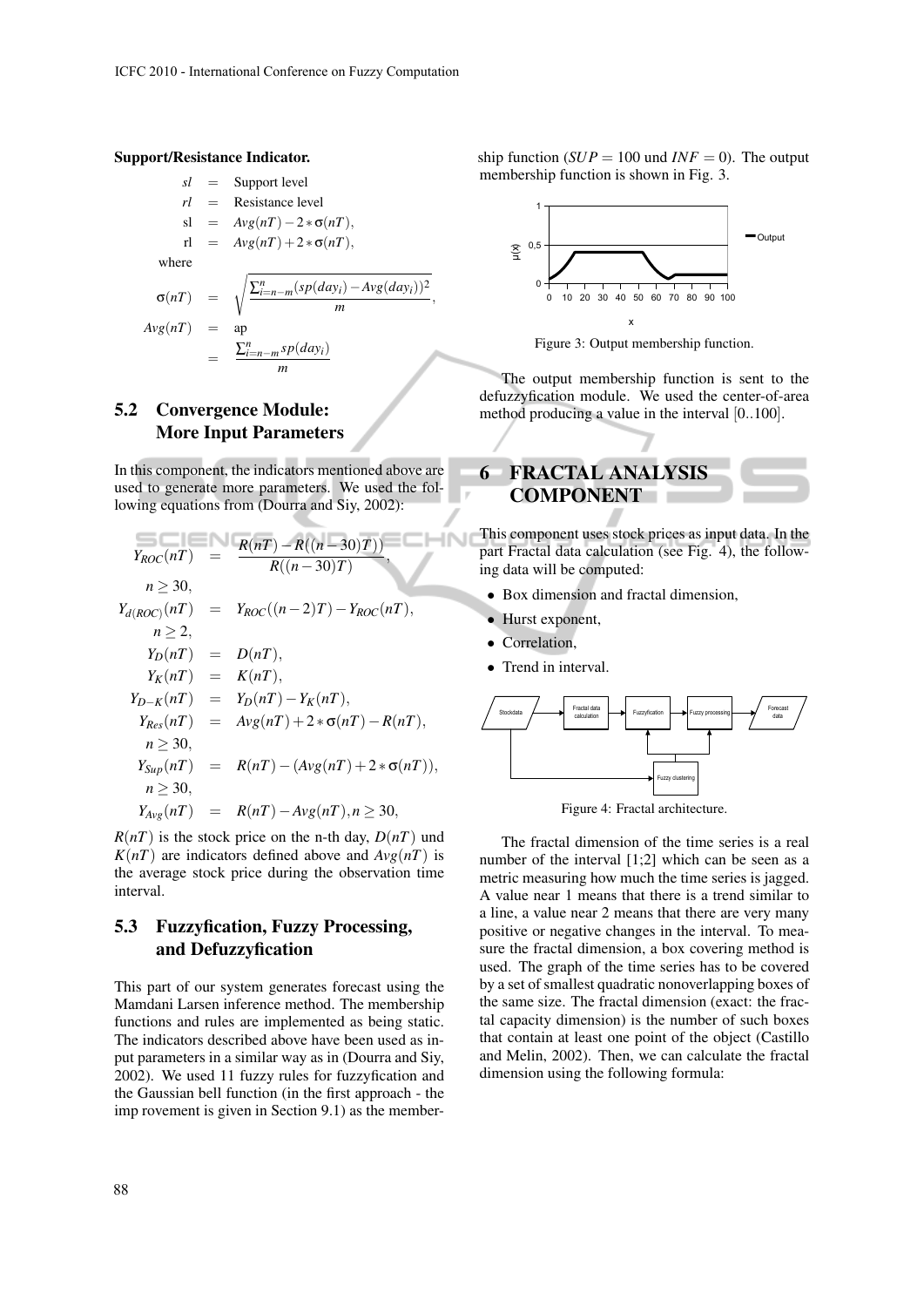$$
Dim = \frac{\log_{10}(number - of - boxes)}{\log_{10}(\frac{1}{size - of - boxes})}
$$
(1)

The box size is normalized in relation to the size of the interval.

To obtain the Hurst exponent, we first have to eliminate all linear trends from the data. Then, we define a time interval *N* and find the range *R* and the standard deviation *S* in this interval. We can derive the Hurst quotient as  $\frac{R}{S}$  or calculate the Hurst exponent (values in interval  $[0;1]$ ) as:

$$
H = \frac{\log(\frac{R}{S})}{\log(\frac{N}{2})}
$$
 (2)

Time series with *H* near to 1 have trends, time series with *H* near to 0 are near to a white noise and no trend can be found and forecasted. The Hurst exponent has a close relation to the fractal dimension:

$$
Dim = 2-H
$$

The correlation quotient (value of interval  $[-1;1]$ ) specifies the linear correlation between elements of the time series. A value near to 1 indicates a positive trend, values near to −1 indicate a negative trend. The following formula (Bravais-Pearson) will be used  $(\bar{x}$  is a mean value):

$$
r = \frac{\sum_{i=1}^{n} (x_i - \bar{x})(y_i - \bar{y})}{\sqrt{\sum_{i=1}^{n} (x_i - \bar{x})^2} \cdot \sqrt{\sum_{i=1}^{n} (y_i - \bar{y})^2}}
$$
(4)

The trend in an interval is calculated as the difference between the stock value at the begin and at the end of the interval.

The fuzzy-component used for the fractal analysis subsystem (Fig. 1) uses fractal data (fractal dimension, Hurst exponent, correlation coefficient, and trend) as input parameters. They are processed by a fuzzy control system using the Takagi Sugeno inference method. The membership function and the rules are not defined as being static. They will be found dynamically using fuzzy clustering of time series in a similar way as in (Castillo and Melin, 2002).

We assigned the cluster number to 4, being inspired by (low, medium, big, large). The clustering is analysed by the c-mean clustering method. It gives us the weights  $a_{ij}$  we need for the output function calculation. In our system, this process will be repeated any 150 days with the last 364 data sets.

Having the membership functions given by clustering the fuzzyfication can start to calculate the output function directly according to:

$$
y_{res} = \frac{\sum_{i=1}^{n} E_i * (a_{i0} + a_{i1} * x_1 + \dots + a_{im} * x_m)}{\sum_{i=1}^{n} E_i}
$$
 (5)

There are more methods available how to calculate variables  $E_i$  which denote how much the rule  $R_i$ matches. We have used c-mean clustering that calculates  $E_i$  using

$$
E_i = \frac{1}{\left(\frac{\|\vec{x} - \vec{c}_i\|}{\sum_{k=1}^{c} \|\vec{x} - \vec{c}_k\|}\right)^{\frac{2}{m-1}}}
$$
(6)

The value of the output function has to be qualified in some way, i.e. we have to specify the threshold for buy and sell signals. To find some empirical values we analysed 100 stocks in the time interval 2003−2009. We found using simulation that is was most effective (at least in the analysed time interval) to have  $+6\%$  as a threshold that should be crossed to generate a buy signal and  $-6\%$  as a threshold for sell signal.

# **SYNTHESIS OF COMPONENT** RESULTS

**COMPANY** 

In the previous parts, all three components have been described. The obtained results, i.e. the buy and sell signals, have to be merged together as shown in Fig. 1.

First, we used the following merging formula, which we denote as absolute merging:

$$
result = rFC + \frac{(rTI - 0.5) * 100}{2} + \frac{rFR - 50}{2} \tag{7}
$$

where  $rFC$  is the result of fuzzy-control,  $rTI$  is the result of the technical indicators, *rFR* is the result of the fractal component. The variable *result* is in the interval [−50...150].

Second, we used the following formula, which can be denoted as mean merging:

$$
FC = doFC \ast rFC \tag{8}
$$

$$
FI = doTI * (rTI * 100)
$$
\n<sup>(9)</sup>

$$
FR = doFR \times rFR \tag{10}
$$

$$
result = \frac{FC + TI + FR}{dofC + dofI + dofR}
$$
(11)

where variables doFC, doTI, and doFR have values 0 or 1 and indicate whether the results of the fuzzy control (FC), the technical indicators (TI), and/or the fractal control (FR) are present.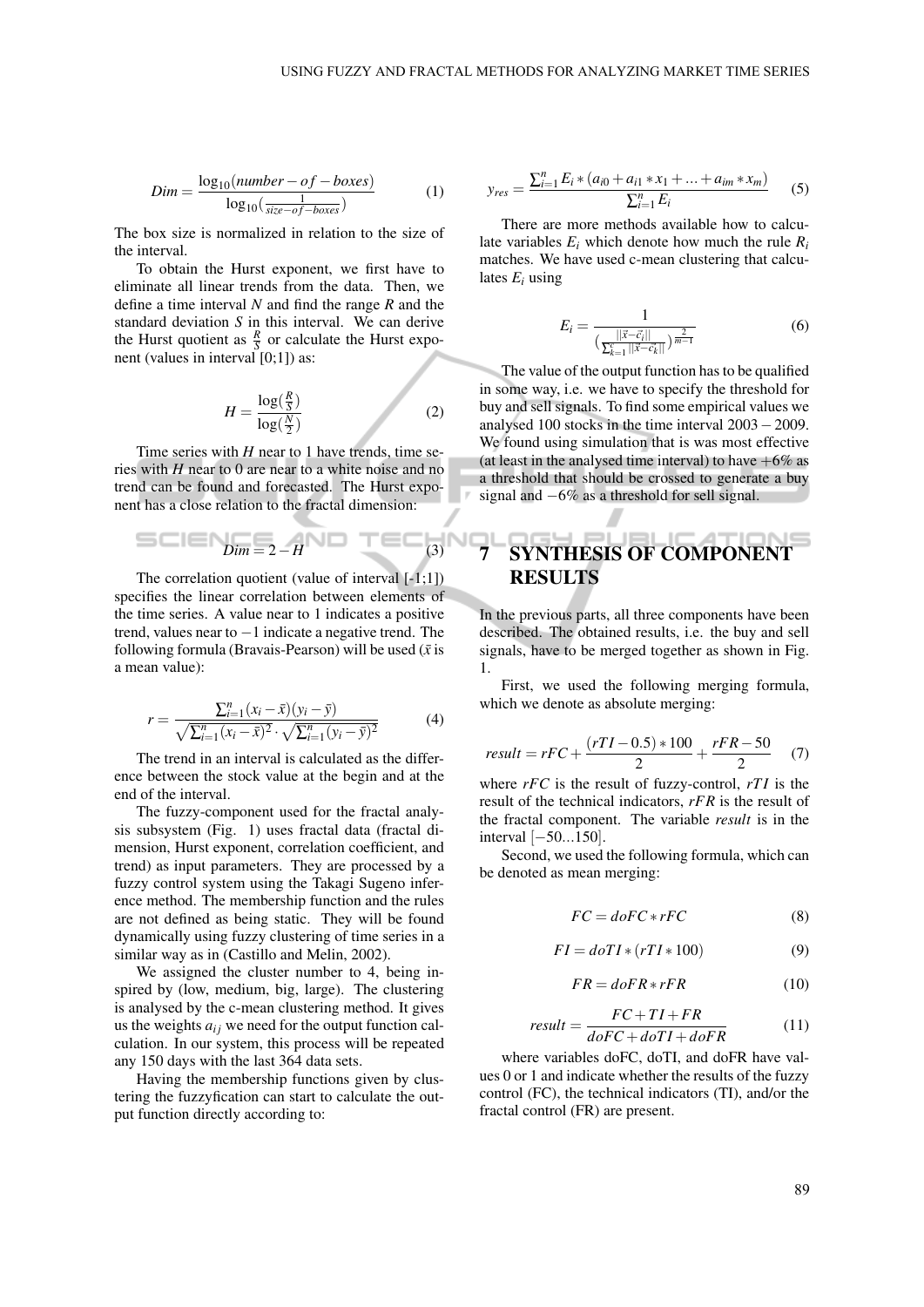#### 7.1 Decision Strategies

The resulting value of the whole system is a numeric one, but we need a qualitative value for the decision. This means, we need thresholds for the definition of signals for buy and sell. We defined two thresholds *UT L* (upper limit) and *LT L* (lower limit) and implemented the following strategies:

- Low risk strategy  $LTL = 49$  and  $UTL = 51$  very careful but the frequency of buy and sell can be very high.
- High risk strategy  $LTL = 40$  and  $UTL = 60$  more risk but the frequency of buying and selling is not as high.
- Variable border the last values (0 means all past data, 256 means the last 256 days) have been analysed and the best combination of LTL and UTL will be used.

In Section 9, we show which decision strategy brings the best results.

-IN

### 8 GOALS OF OUR INVESTIGATION

As we stated in Section 1, market returns (exactly, increments of market returns) are not distributed normally in real markets, even though normal distribution will be used in routine business. We stated the following questions as objectives of our investigation:

- which parameter combination used in the technical indicator component will bring the highest gain,
- which distribution function will bring the highest gain when used in the fuzzy-controller,
- which tuple of fractal analysis parameters will bring the highest gain,
- which component of our system will generate the highest gain,
- which combination of components can generate more gain than each of them separately.

### 9 IMPLEMENTATION, EXPERIMENTS, AND RESULTS

The presented system has been implemented in Java as a multi-threaded component of our information system (Kroha and Gemeinhardt, 2001), (Kroha and Baeza-Yates, 2005), (Kroha et al., 2006), (Kroha and Reichel, 2007), (Kroha et al., 2007), (Kroha and Nienhold, 2010). A detailed description of the design and implementation of the presented system is out of the scope of this paper and is given completely in (Lauschke, 2010).

For our experiments with the implemented system we used time series of all stocks from NASDAQ100 (daily prices) in the time interval from January, 1st, 2003 to October, 1st, 2009. When looking for the parameters' value by simulation, we used an investment of \$ 10.000 and transaction costs of \$ 10. The implemented system runs on Apple MacPro with 8 cores, 8 GB of memory, and 2.26 GHz.

### 9.1 Non-Gaussian Distribution used in the Fuzzy Component Contribution

In the following Table 1, we can see the results, i.e., the value (in thousands) of the invested \$ 10,000) when changing the distribution in the fuzzy-controller and the strategy. The elapsed time was about 15 min**utes.**<br>  $G = 4$  PUBLICATIONS

Table 1: Results of Fuzzy-Control component.

| Strategy         | Gauss  | Cauchy | Mandelbrot |
|------------------|--------|--------|------------|
| Low Risk         | \$15.3 | \$16.8 | \$14.5     |
| <b>High Risk</b> | \$17.8 | \$19.9 | \$19.3     |
| Var. Border 0    | \$17.7 | \$19.7 | \$18.3     |
| Var. Border 256  | \$15.2 | \$14.7 | \$15.1     |

We found that in most cases (Table 1) the Cauchy distribution used in the fuzzy-controller gives the best results (about 99 %) and the Gauss distribution the worst results (about 78 %). Considering strategies, the high risk strategy results were the best.

### 9.2 Technical Indicators Component and its Contribution

We used the technical indicators with the following parameters: Moving Average (17), TBI (9,17), TBIline = 100, MACD $(12,26)$  - always calculated any 3 days. The highest gain (about 60%) was achieved for the most simple merging (for variable border 0), but it was rather small compared to fuzzy-control. Hence, we do not describe the details about the used methods of technical indicators merging here.

### 9.3 Fractal Component and its Contribution

In this experiment, we used the 6 % threshold as explained above and used the rules recomputation, i.e.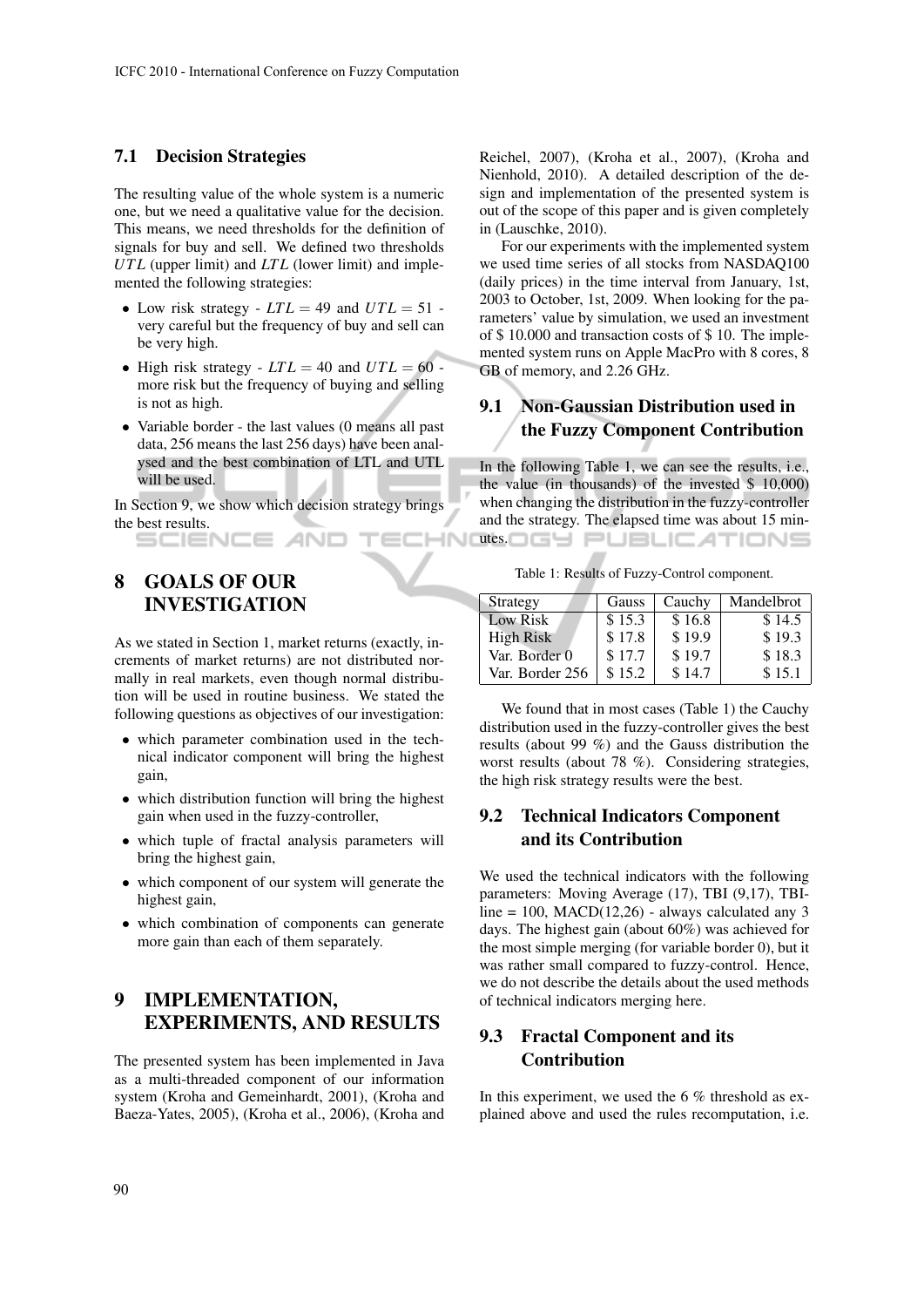the new clustering, every 150 days. The highest gain (about 100 %) was achieved when using the tuple [box-dimension;correlation] for fuzzy clustering. The gain was higher than that of the other components. To get the results, we needed about 32 minutes.

Table 2: Results of fractal component.

| Input                | Result      |
|----------------------|-------------|
| Box-corr             | \$20,024.19 |
| Hurst-corr           | \$17,797.11 |
| Box-Hurst-corr       | \$16,038.22 |
| Box-Hurst-corr-Trend | \$16,951.81 |

### 9.4 Synthesis of Components and their Contributions

We just described the individual behavior of components. The next question was whether we can get more profit when using some specific combination of the components' results. Because of the very large number of possible combinations, the simulation alltogether took about 71 hours. The best gain of 88.4 % was obtained with the following parameters of our system:

- Synthesis of the components' results = mean,
- Distribution used in fuzzy-controller fuzzyfication = Cauchy,
- Clustering in fractal analysis according to [Hurst exponent; correlation],
- Decision strategy = high risk.

We do not discuss the details of the synthesis because we can see that the best solution is to use only the fractal component (higher gain than the combination with other components).

### 9.5 Comparison with the Strategy Buy & Hold

One of the often used strategies is Buy & Hold. A stock will be bought at the begin of the interval and sold at the end of interval. In the next experiment, we choose an interval (21.11.2000 - 26.9.2008) in which the value of the German market index DAX was more or less equal at the begin and at the end.

Then, we simulated how much an investor would have earned when using our fuzzy or fractal controller for his/her transactions. The Tables 3, 4 contains quotients that denote how many times the investement would have been increased. We can see that the fractal method brings slightly better results than the Buy

& Hold strategy but in this case technical indicators bring good results.

The number of transactions is important, too. The Buy & Hold used only 2 transactions, fuzzy approach used 7 transactions, technical indicators 70 transactions, and fractal approach 117 transactions.

Table 3: Comparison with Buy & Hold - Fuzzy and Fractal methods.

| Index     | Buy & Hold | Fuzzy Fractal     |
|-----------|------------|-------------------|
| DAX.      | 0.9365     | $1.2236$   1.0326 |
| Nasdaq100 | $0.6636$   | $0.5206$   0.8755 |

Table 4: Comparison with Buy & Hold - Technical Indicators.

| Index      | Techn. Ind. | The best combination |
|------------|-------------|----------------------|
| <b>DAX</b> | 1.5593      | 0.6884               |
| Nasdaq100  | 0.6306      | 0.7256               |

# 10 CONCLUSIONS

As we have discussed, market returns are not distributed normally and the Gauss distribution used in our fuzzy-controller delivered the worst results. According to the Fractal market hypothesis, nonperiodical trends exist that correspond to the global determinism component of the process and black noise that corresponds to the local randomness component.

The result is that it is not possible to forecast market changes but it seems to be possible to achieve some gain in the long-term investment when usig fuzzy or fractal technology. Of course, we did not consider taxes but they are different in various countries and changes in time. Further, the data processing, especially in the case of fractal analysis, is very time consuming as given above.

In the light of the recent financial crisis we have to mention that we can only use public data for our processing and forecasting. May be that there is a currently hidden accounting fraud by a company like by Enron in 2001 which was named by the magazine Fortune as the America's Most Innovative Company for six consecutive years or by Lehman & Brothers in 2008. May be that there is a currently hidden accounting fraud by a state caused by years of unrestrained spending like in Argentina in 1999 or in Greece in 2008. We cannot expect too much from public data processing.